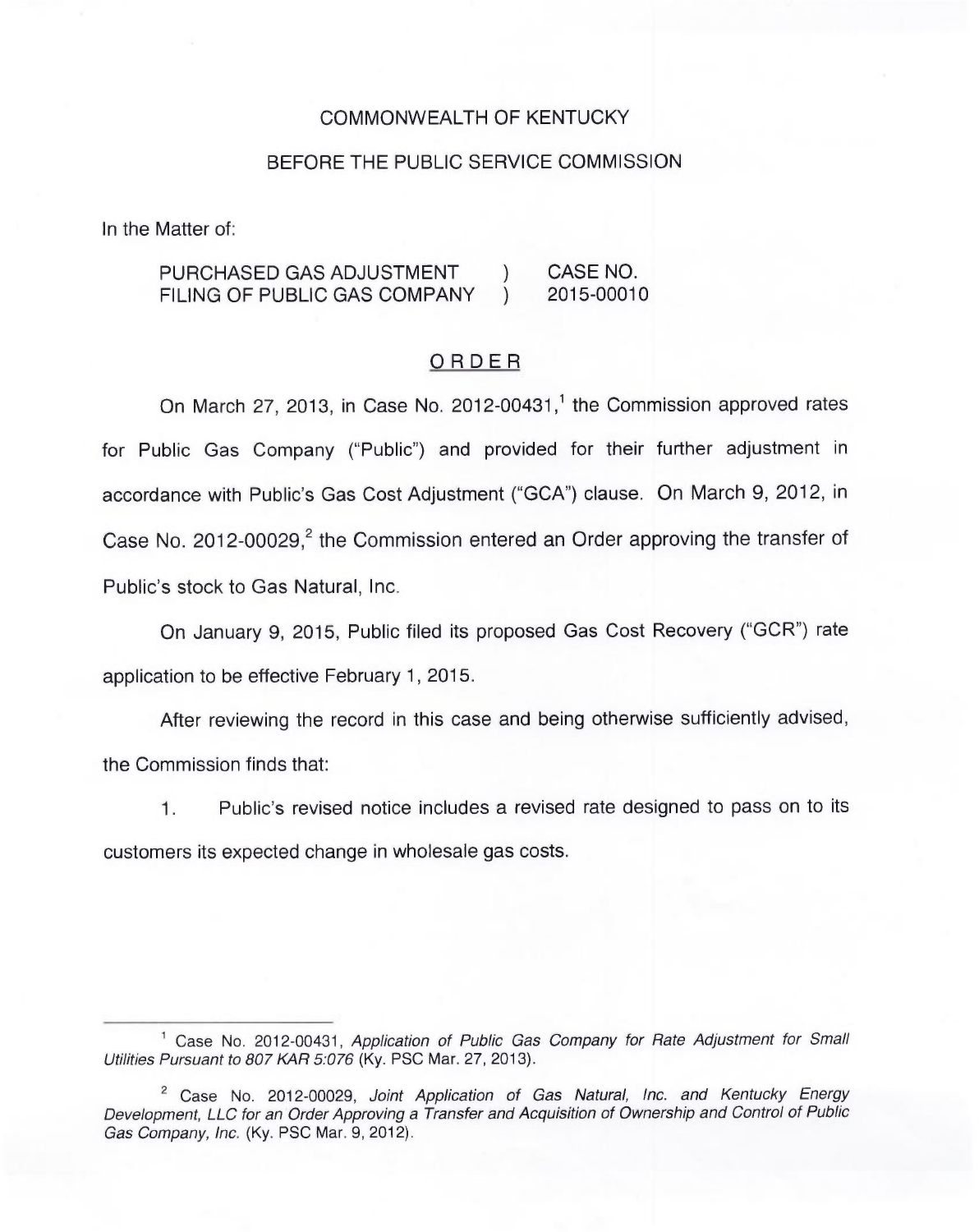2. Public's revised notice sets out an Expected Gas Cost ("EGC") of \$4.6713 per Mcf, which is a decrease of \$.9911 per Mcf from the previous EGC of \$5.6624 per Mcf.

3. Public's revised notice sets out no current quarter Refund Adjustment.

4. Public's revised notice sets out a current quarter Actual Cost Adjustment ("ACA") of \$.0639 per Mcf. Public did not adjust its current quarter ACA to limit line loss recovery for September and October 2014 to 5 percent. Public's corrected current quarter ACA is (\$.0026) per Mcf. Public's total ACA is \$.2993 per Mcf, which is an increase of \$.0151 per Mcf from the previous total ACA of \$.2842 per Mcf.

5. Public's corrected GCR is \$4.9706 per Mcf, which is a decrease of \$.9760 per Mcf from the previous GCR of \$5.9466 per Mcf.

6. The rate in the Appendix to this Order is fair, just, and reasonable and should be approved for service rendered on and after February 1, 2015. Although Public's GCR rate application did not provide 30 days' notice to the Commission as required by Public's tariff, KRS 278.180(2) authorizes the Commission to make a reduction in rates effective in less than 30 days.

IT IS THEREFORE ORDERED that:

1. The rate proposed by Public is denied.

2. The rate in the Appendix to this Order is approved for service rendered on and after February 1, 2015.

3. Within 20 days of the date of this Order, Public shall file with this Commission, using the Commission's electronic Tariff Filing System, revised tariff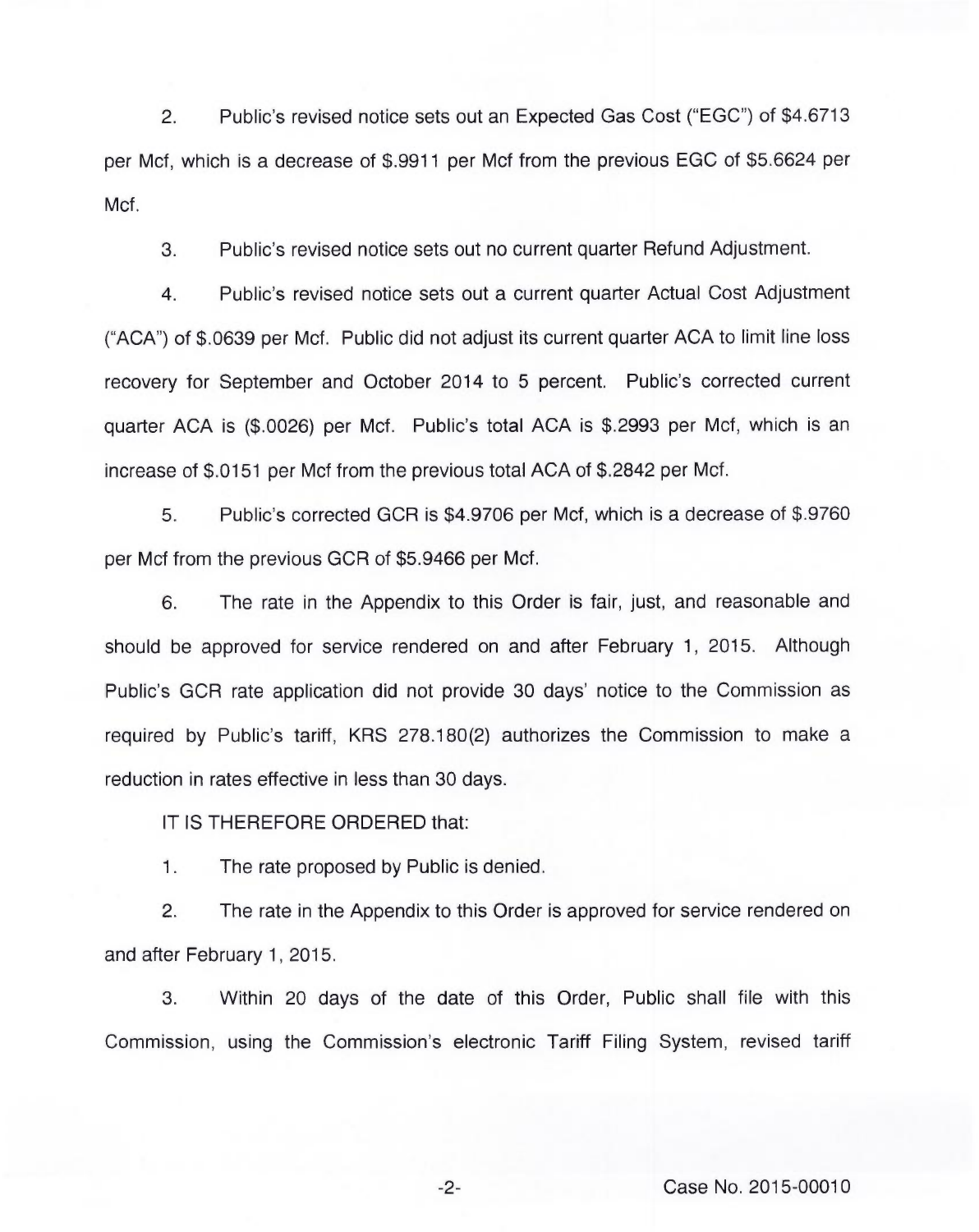sheets setting out the rates approved herein and reflecting that they were approved pursuant to this Order.

By the Commission



ATTE\$T Executive Director

Case No. 2015-00010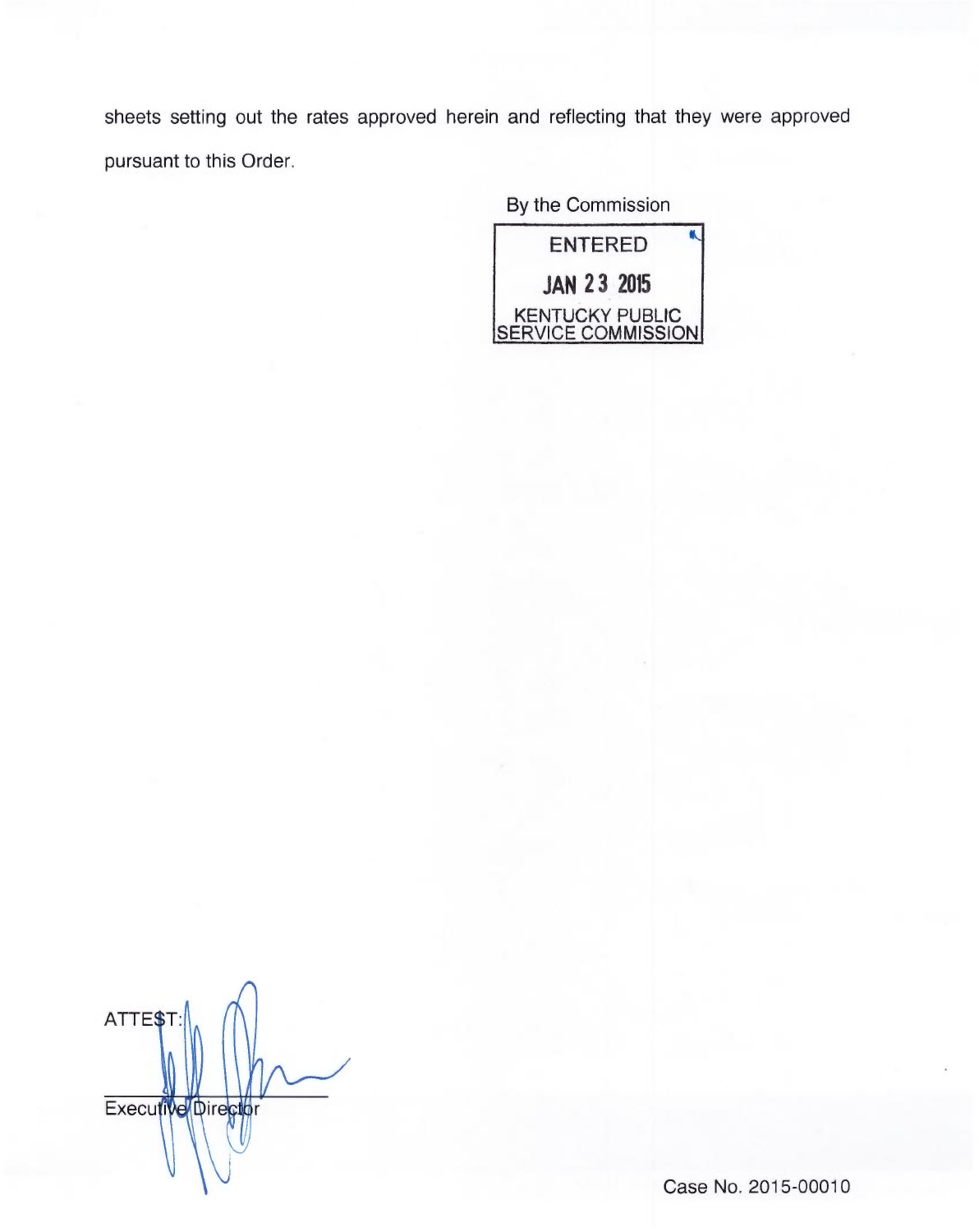## APPENDIX

# APPENDIX TO AN ORDER OF THE KENTUCKY PUBLIC SERVICE COMMISSION IN CASE NO. 2015-00010 DATED JAN 2 3 2015

The following rates and charges are prescribed for the customers served by Public Gas Company. All other rates and charges not specifically mentioned herein shall remain the same as those in effect under authority of the Commission prior to the effective date of this Order.

|                        | <b>Base Rate</b> | <b>Gas Cost</b><br>Recovery<br>Rate | Total    |
|------------------------|------------------|-------------------------------------|----------|
| <b>Customer Charge</b> | \$10.00          |                                     |          |
| All Mcf                | \$3.0914         | \$4.9706                            | \$8.0620 |